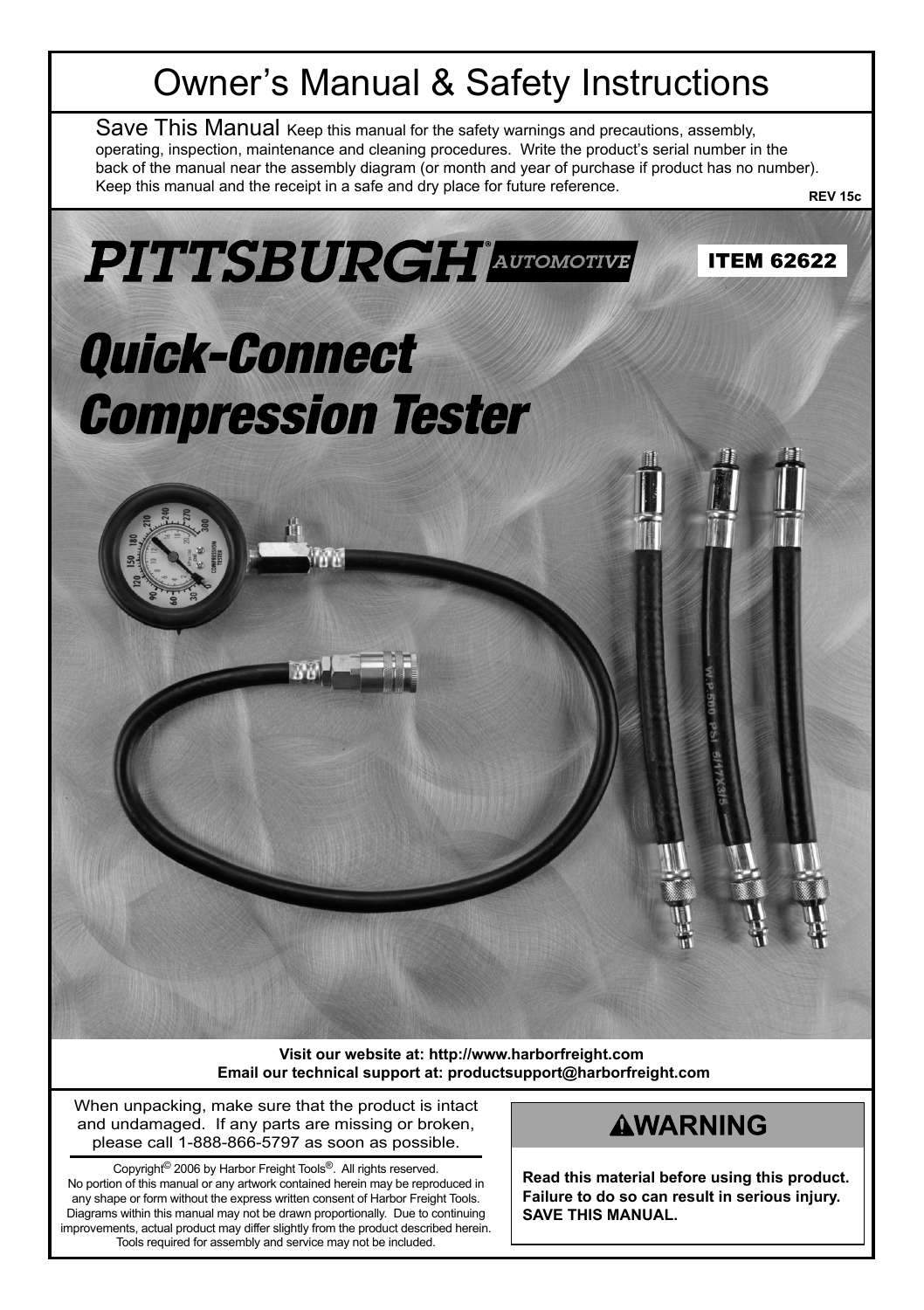### **Specifications**

| Maximum Working<br>Pressure | 300 PSI                                                                      |
|-----------------------------|------------------------------------------------------------------------------|
| Pressure<br>Gauge Scale     | 0~300 PSI (In 10<br>PSI Increments)<br>0~2000 kPa (In 100<br>kPa Increments) |

### **Important Safety Information**

- 1. Do not exceed maximum 300 PSI air pressure during use. Exceeding maximum air pressure could cause serious personal injury and property damage.
- 2. Use extreme care when working around hot or moving engine parts.
- 3. Verify vehicle's transmission is placed in Park (or Neutral for a manual transmission) and the emergency brake is applied.
- 4. Do not change fittings with engine running.
- 5. Do not drive the vehicle while under test.
- 6. Before testing, review and follow instructions from the vehicle manufacturer's service manual.
- 7. After testing, turn engine off and depressurize system before removing test components. Place absorbing cloths around fittings before disconnecting. Wipe up any spilled fuel. Place cloths in a fireproof container.
- 8. Clean all testing components of residual fuel before storing.
- 9. Wear ANSI-approved safety goggles and heavy-duty work gloves during assembly.
- 10. This product is not a toy. Do not allow children to play with or near this item.
- 11. Use as intended only.
- 12. Inspect before every use; do not use if parts are loose or damaged.
- 13. WARNING! The vehicle engine must never be started in a closed garage, or any other sealed structure. Carbon monoxide is produced during operation and is deadly in a closed environment. Early signs of carbon monoxide poisoning resemble the flu, with headaches, dizziness, or nausea. If you have any of these signs get fresh air immediately.
- 14. WARNING! The brass components of this product contain lead, a chemical known to the State of California to cause cancer and birth defects or other reproductive harm. (California Health & Safety Code § 25249.5, *et seq.*)
- 15. Maintain product labels and nameplates. These carry important safety information. If unreadable or missing, contact Harbor Freight Tools for a replacement.

## **Operating Instructions**



#### **Read the ENTIRE IMPORTANT SAFETY INFORMATION section at the beginning of this document including all text under subheadings therein before set up or use of this product.**

1. Attach proper size Adapter (2, 3, 4) to Gauge (1) Hose.

> Use Standard Reach Adapter (2) to connect Gauge (1) to cylinder with 14mm standard length spark plug threads.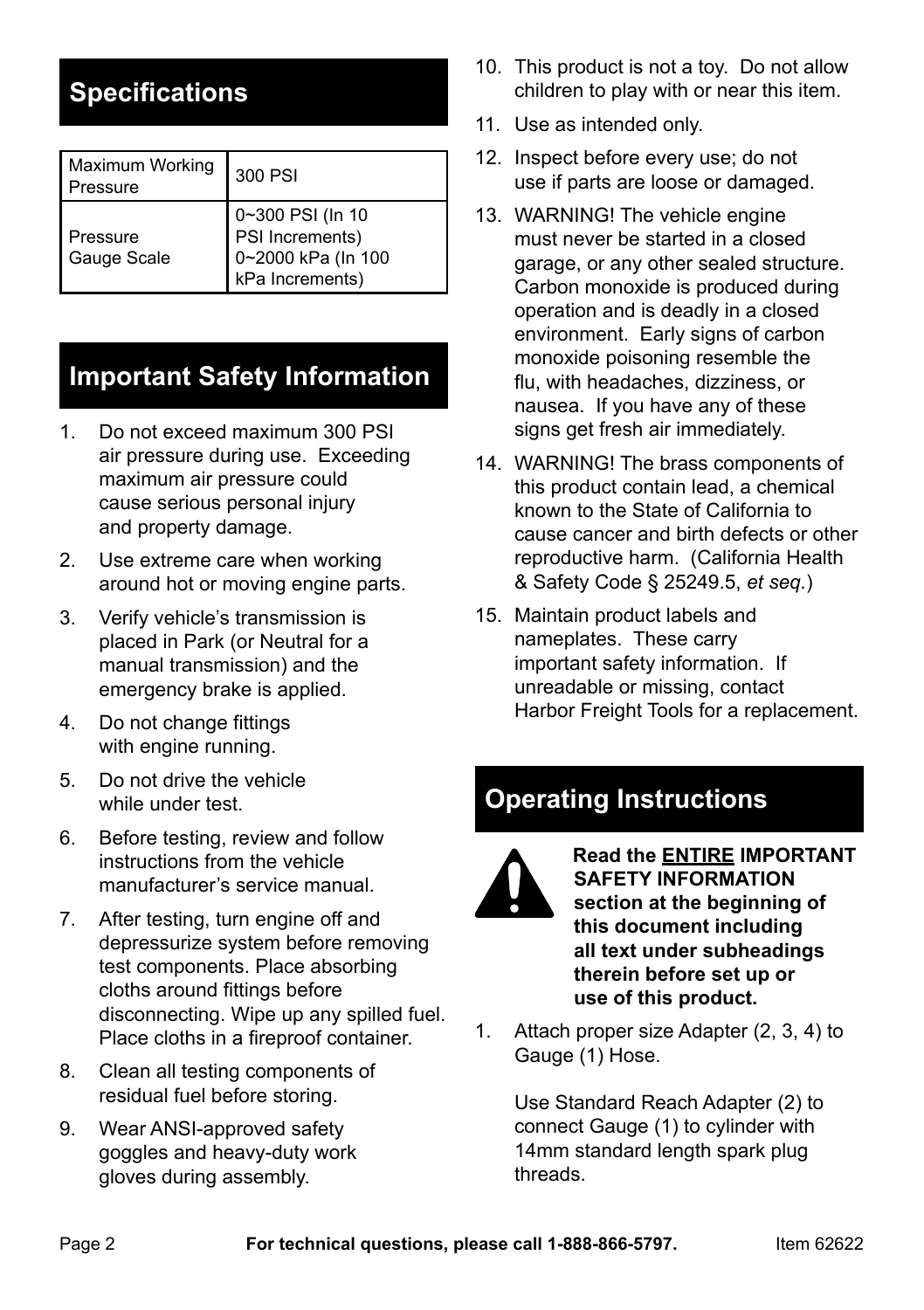Use Long Reach Adapter (3) to connect Gauge to a cylinder with 12mm standard length spark plug threads.

Use Standard Reach Adapter (4) to connect Gauge to a cylinder with 10mm standard length spark plug threads.

- 2. Remove spark plug from one cylinder of the engine, and screw Adapter into spark plug hole. Disable coil to prevent engine from starting.
- 3. Turn on and Crank engine several times until highest reading appears on Compression Gauge (1). Make note of reading, then press Air Release Button on Compression Gauge to release all compressed air in tool.
- 4. Turn off engine and remove Adapter from spark plug hole and re-install spark plug.

**NOTE:** When Gauge is not pressurized, the Gauge needle may be anywhere from in the zero box without affecting accuracy of Gauge.

#### **Maintenance and Servicing**

- 1. **BEFORE EACH USE,** inspect the general condition of the Tester. Check for loose attachments, cracked or broken parts, and any other condition that may affect its safe operation. If any abnormality is found, have the problem corrected before further use.
- 2. **AFTER EACH USE,** wipe off Tester with clean, moist cloth.
- 3. Lubricate attachments regularly to ensure smooth operation.

#### **Limited 90 Day Warranty**

Harbor Freight Tools Co. makes every effort to assure that its products meet high quality and durability standards, and warrants to the original purchaser that this product is free from defects in materials and workmanship for the period of 90 days from the date of purchase. This warranty does not apply to damage due directly or indirectly, to misuse, abuse, negligence or accidents, repairs or alterations outside our facilities, criminal activity, improper installation, normal wear and tear, or to lack of maintenance. We shall in no event be liable for death, injuries to persons or property, or for incidental, contingent, special or consequential damages arising from the use of our product. Some states do not allow the exclusion or limitation of incidental or consequential damages, so the above limitation of exclusion may not apply to you. THIS WARRANTY IS EXPRESSLY IN LIEU OF ALL OTHER WARRANTIES, EXPRESS OR IMPLIED, INCLUDING THE WARRANTIES OF MERCHANTABILITY AND FITNESS.

To take advantage of this warranty, the product or part must be returned to us with transportation charges prepaid. Proof of purchase date and an explanation of the complaint must accompany the merchandise. If our inspection verifies the defect, we will either repair or replace the product at our election or we may elect to refund the purchase price if we cannot readily and quickly provide you with a replacement. We will return repaired products at our expense, but if we determine there is no defect, or that the defect resulted from causes not within the scope of our warranty, then you must bear the cost of returning the product.

This warranty gives you specific legal rights and you may also have other rights which vary from state to state.